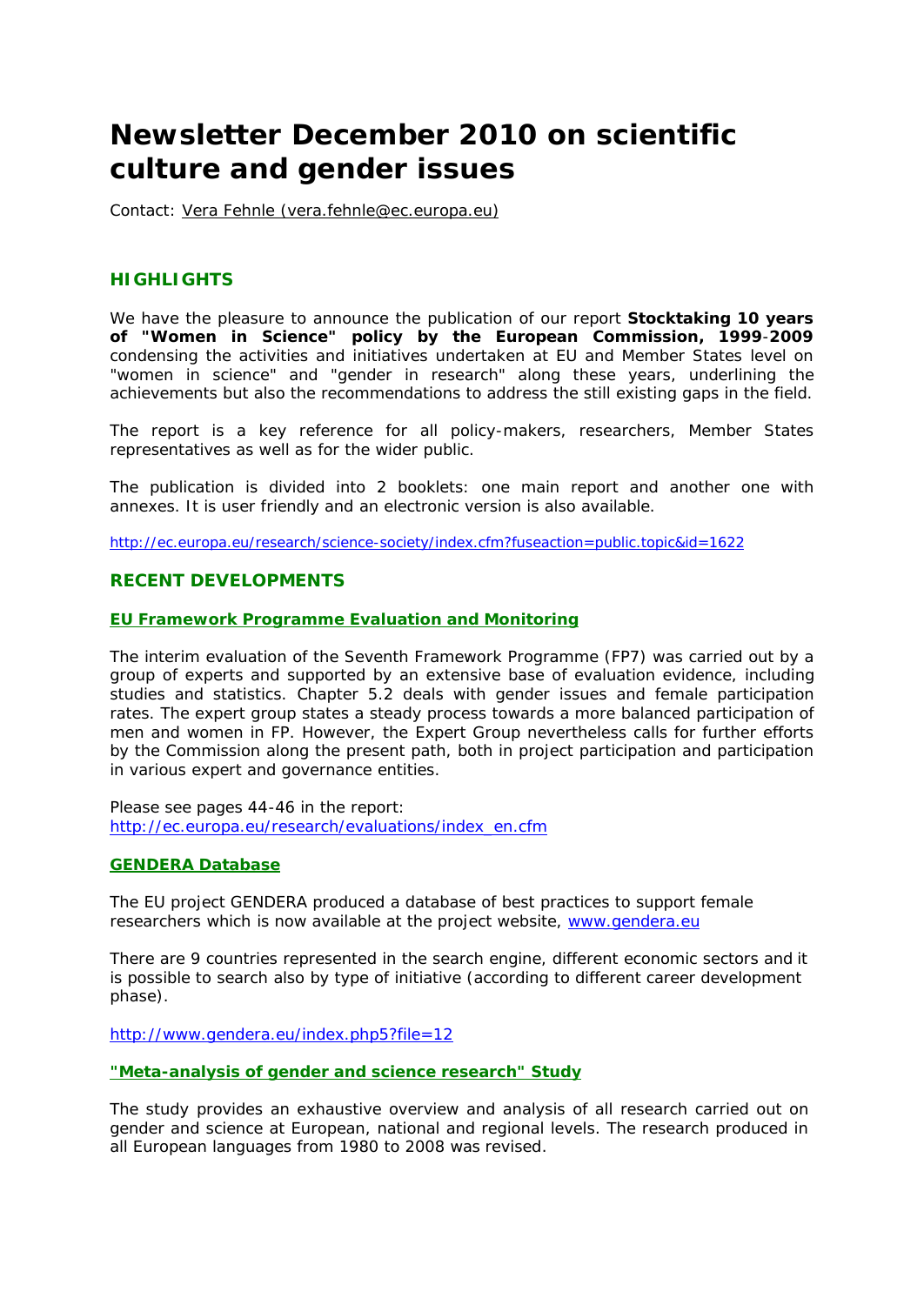Reports are now available at the following website: http://www.genderandscience.org/web/reports.php

## **"genSET" Gender awareness in research institutions**

The University of Tromsø (UiT) announces that The Board of Directors has decided on a new gender action plan, which aims at raising the percentage of women in the highest academic category from the present 23% to 30% by 2014. The plan, resolved in a Board meeting on 14th October 2010, adopts the genSET Recommendations for Action on the Gender Dimension in Science as the guiding principles for UiT's gender equality work.

http://ec.europa.eu/research/science-society/document\_library/pdf\_06/genset-pressrelease\_en.pdf

#### **UN Women**

In an historic move, the United Nations General Assembly voted unanimously on 2 July 2010 to create a new entity to accelerate progress in meeting the needs of women and girls worldwide.

The establishment of the UN Entity for Gender Equality and the Empowerment of Women — to be known as **UN Women** — is a result of years of negotiations between UN Member States and advocacy by the global women's movement. It is part of the UN reform agenda, bringing together resources and mandates for greater impact.

On 10 November 2010, Member States took the next step in enabling UN Women to begin its work by electing countries to serve on its Executive Board. The 41 board members were selected on the following basis: 10 from Africa, 10 from Asia, 4 from Eastern Europe, 6 from Latin America and the Caribbean, 5 from Western Europe and 6 from contributing countries.

http://www.unwomen.org/

## **European Research Council (ERC)**

The European Research Council (ERC) is awarding some €580 million to 427 early career top researchers in its competition for 'Starting Grants'. Worth up to € 2 million each, the grants will enable them to carry out their pioneering ideas in any field of research, throughout Europe. This is the third Starting Grant call since the ERC was launched in 2007 as a flagship component of the EU's 7th Research Framework Programme.

**26.5% of the grantees are women, which is an increase from last year's 23%.**

http://erc.europa.eu/pdf/Statistics\_StG2010.pdf

**Czech National Contact Centre for Women in Science (NKC)**

After nine years of existence the Czech National Contact Centre for Women in Science (NKC) is launching an English newsletter. It will inform you about developments in the field of gender and science in the Czech Republic.

NKC is part of the Gender & Sociology department of the Institute of Sociology of Academy of Sciences of the Czech Republic.

http://www.cec-wys.org/prilohy/2fe0192f45/NKC\_newsletter\_2010\_1\_final.pdf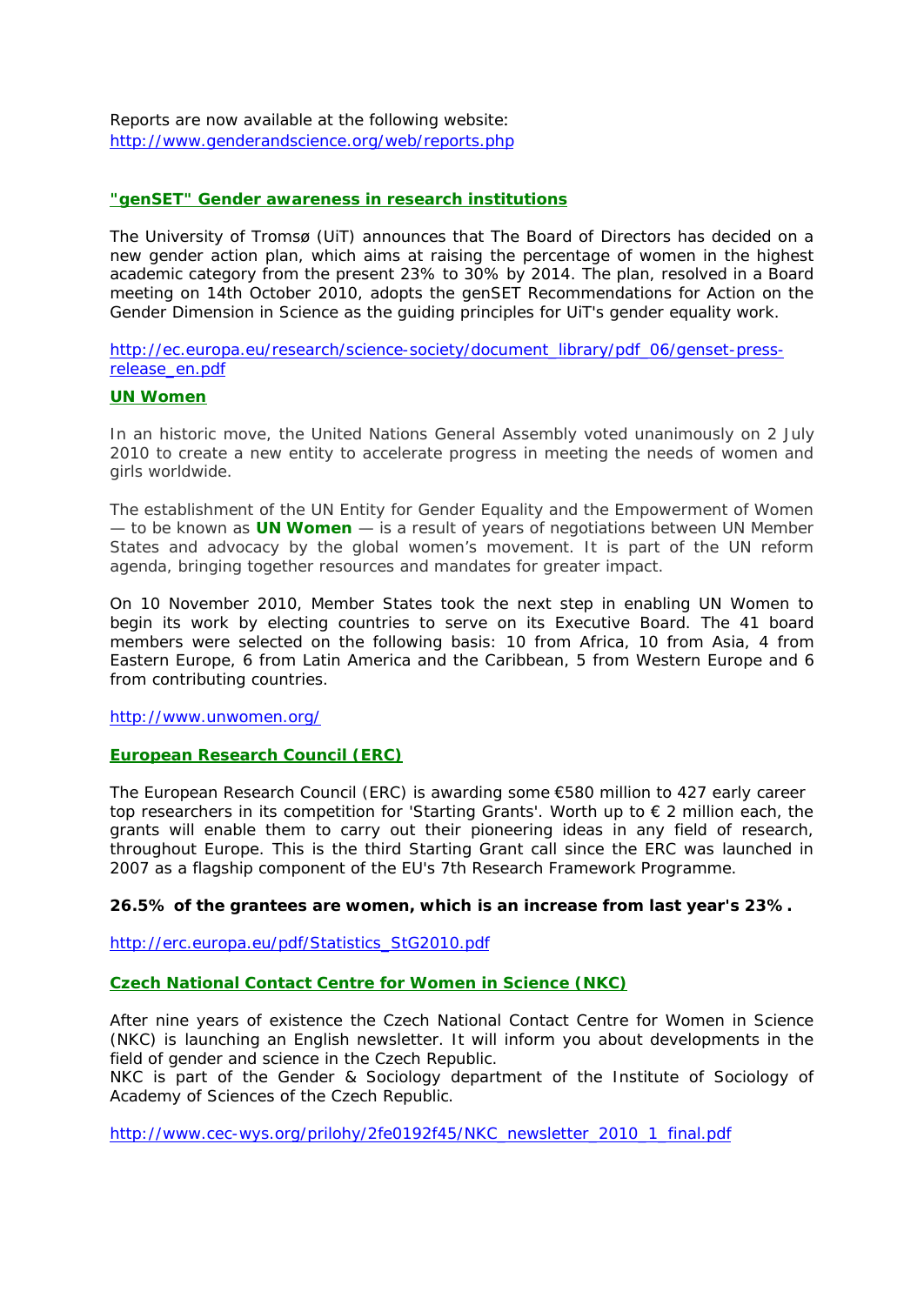**Strategy for equality between women and men (2010-2015) adopted by the European Commission on 21 September 2010**

Inequalities between women and men violate basic Human Rights. They also impose a heavy toll on the economy and represent an underutilisation of talent. Economic and business benefits can be gained from enhancing gender equality.

The Strategy for the period 2010-2015 builds on the experience of the Roadmap for equality between women and men (2006-2010). It is a comprehensive framework committing the Commission to promote gender equality into all its policies.

The strategy highlights the contribution of gender equality to economic growth and sustainable development, and support the implementation of the gender equality dimension in the Europe 2020 Strategy.

It follows the dual approach of gender mainstreaming and specific measures. For each priority area, key actions and detailed proposals for change and progress are described in an annex to the communication. 14 of the proposed key actions will be carried out by DG RTD, unit Scientific culture and gender issues.

#### **Gender, science and technology - Paris, France, 28 September-1 October 2010**

In accordance with its multi-year programme of work for 2010-2014, the Commission on the Status of Women (CSW) will consider 'Access and participation of women and girls to education, training, science and technology, including for the promotion of women's equal access to full employment and decent work' as its priority theme during its fiftyfifth session in 2011.

In order to contribute to a fuller understanding of the issue and to assist the Commission in its deliberations, the United Nations Division for the Advancement of Women (DAW, now part of UN Women) in collaboration with the United Nations Educational, Scientific and Cultural Organization (UNESCO) convened an expert group meeting (EGM) on 'Gender, science and technology' from 28 September to 1 October 2010 in Paris, France.

The EGM explored the gender dimensions of science and technology, and identified policies and programmes that can accelerate progress towards the internationally agreed development goals, including the Millennium Development Goals (MDG). It examined strategies for:

• Increasing women's access to and use of technology, including more gender-responsive products

• Increasing women's access to and participation in science and technology education and training

• Eliminating barriers to women's participation in science and technology employment http://www.un.org/womenwatch/daw/egm/gst\_2010/index.html

**Europe 2020 Flagship Initiative – Innovation Union**

The Innovation Union aims at managing Europe's

1) major demographic changes and increasing global competition;

2) capacity to create millions of new jobs to replace those lost in the crisis and;

3) ability to drive innovation in products, services, business and social processes and models, by increasing Europe's competitiveness.